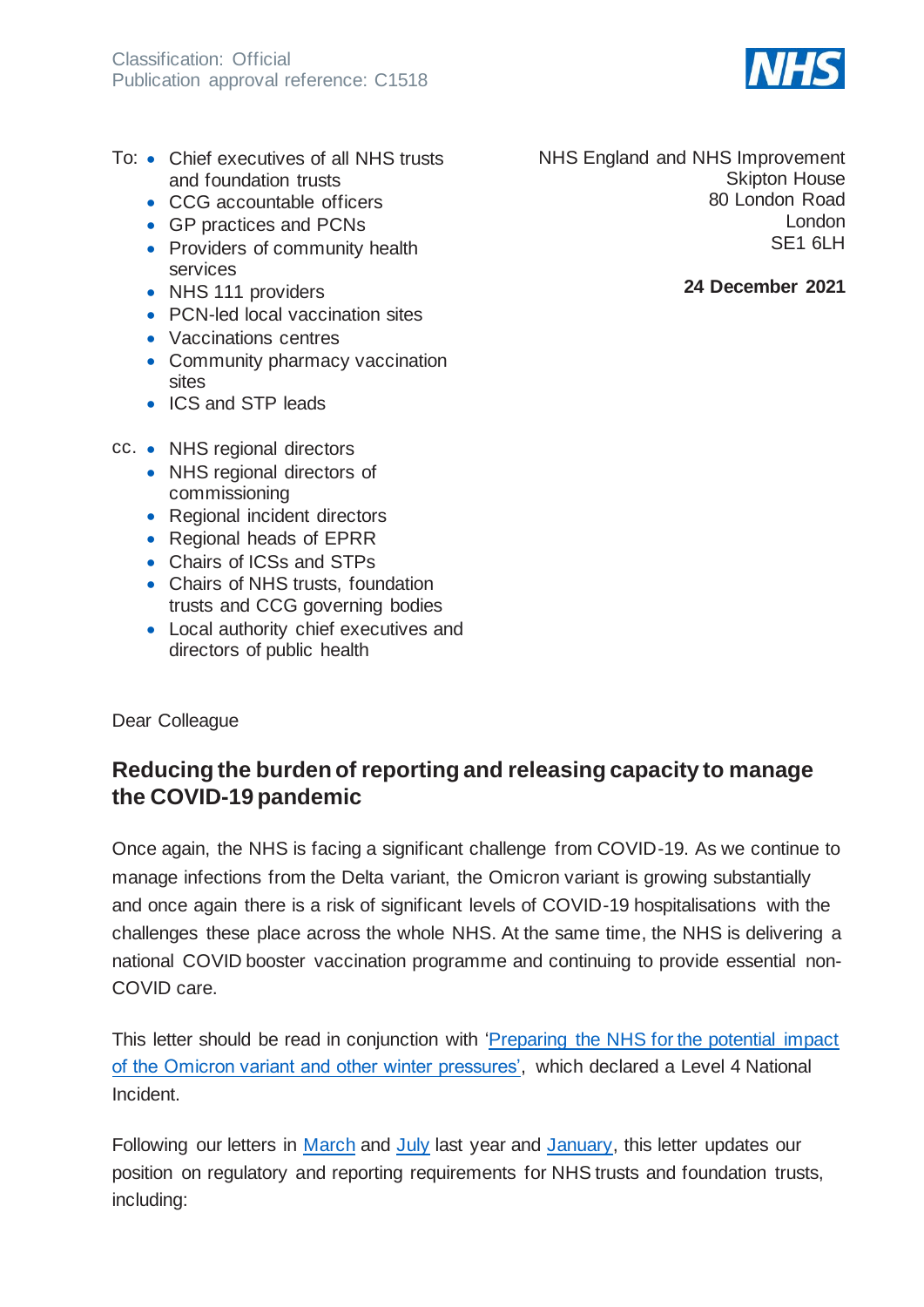- streamlining oversight meetings
- streamlining assurance and reporting requirements
- providing greater flexibility on various year-end submissions
- focusing our improvement resources on COVID-19, vaccination, discharge, UEC and elective recovery priorities
- only maintaining development workstreams that support recovery and safety.

Our intention is that the measures here will collectively help you free up resource to address the priorities we have set out.

We will keep this under close review, making further changes where necessary to support you and remaining mindful of the balance between timely information and not flooding the service with requests. We will review and update the measures set out in this letter in Q1 2022/23.

Once again, we appreciate the incredible level of commitment and hard work from you and your teams that has helped the NHS rise to meet the challenge of COVID-19 since March 2020.

**Sir David Sloman** Chief Operating Officer NHS England and NHS Improvement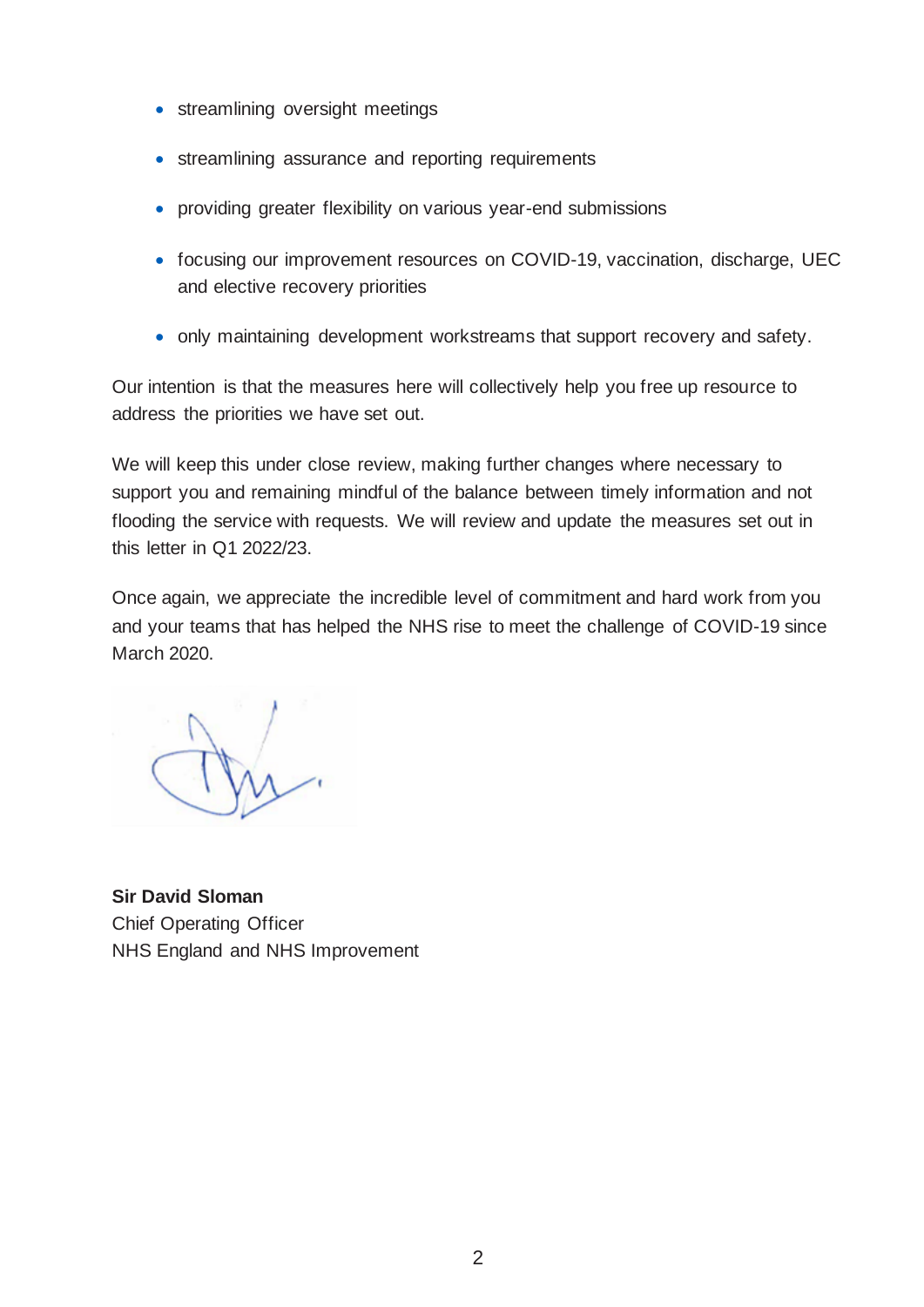## **A) Governance and meetings**

| No. | <b>Areas of</b><br>activity                   | <b>Detail</b>                                                                                                                                                                                                                                                                                                                                                                                                                                                                                                                                                                                                                                                                  | <b>Actions</b>                                                                          |
|-----|-----------------------------------------------|--------------------------------------------------------------------------------------------------------------------------------------------------------------------------------------------------------------------------------------------------------------------------------------------------------------------------------------------------------------------------------------------------------------------------------------------------------------------------------------------------------------------------------------------------------------------------------------------------------------------------------------------------------------------------------|-----------------------------------------------------------------------------------------|
| 1.  | Board and<br>sub-board<br>meetings            | Trusts and CCGs should continue to hold board<br>meetings but streamline papers and focus<br>agendas. No sanctions for technical quorum<br>breaches (eg because of self-isolation).<br>For board committee meetings, trusts should<br>continue quality committees, but consider<br>streamlining other committees.<br>While under normal circumstances the public can<br>attend at least part of provider board meetings,<br>government social isolation requirements<br>constitute 'special reasons' to avoid face-to-face<br>gatherings as permitted by legislation.<br>All system meetings to be virtual unless there is a<br>specific business reason to meet face to face. | Organisations to<br>inform audit firms<br>where necessary                               |
| 2.  | FT governor<br>meetings                       | Face-to-face meetings should be stopped<br>wherever possible at the current time <sup>1</sup> – virtual<br>meetings can be held for essential matters e.g.<br>transaction decisions. FTs must ensure that<br>governors are (i) informed of the reasons for<br>stopping meetings and (ii) included in regular<br>communications on response to COVID-19, eg<br>via webinars/emails.                                                                                                                                                                                                                                                                                             | FTs to inform lead<br>governor                                                          |
| 3.  | FT governor<br>and<br>membership<br>processes | FTs free to stop/delay governor elections where<br>necessary.<br>Annual members' meetings should be deferred.<br>Membership engagement should be limited to<br>COVID-19 purposes.                                                                                                                                                                                                                                                                                                                                                                                                                                                                                              | FTs to inform lead<br>governor                                                          |
| 4.  | Annual<br>accounts and<br>audit               | Wherever possible the NHS England and NHS<br>Improvement accounts team will reduce the<br>administrative burden of year-end accounts as far<br>as is possible, but the current intention is to stick<br>with the published timetable. We will, as ever,<br>remain responsive to challenges as they emerge.                                                                                                                                                                                                                                                                                                                                                                     | Organisations to<br>continue with year-<br>end planning in light<br>of updated guidance |
| 5.  | Quality<br>$accounts -$<br>preparation        | The deadline for quality accounts preparation of<br>30 June is specified in Regulations. As in<br>previous years, we intend to write to all providers<br>concerning the requirements for 2021/22 Quality<br>Accounts.                                                                                                                                                                                                                                                                                                                                                                                                                                                          | No action for<br>organisations at the<br>current time                                   |

<sup>&</sup>lt;sup>1</sup> This may be a technical breach of foundation trusts' constitution but acceptable given government guidance on social isolation.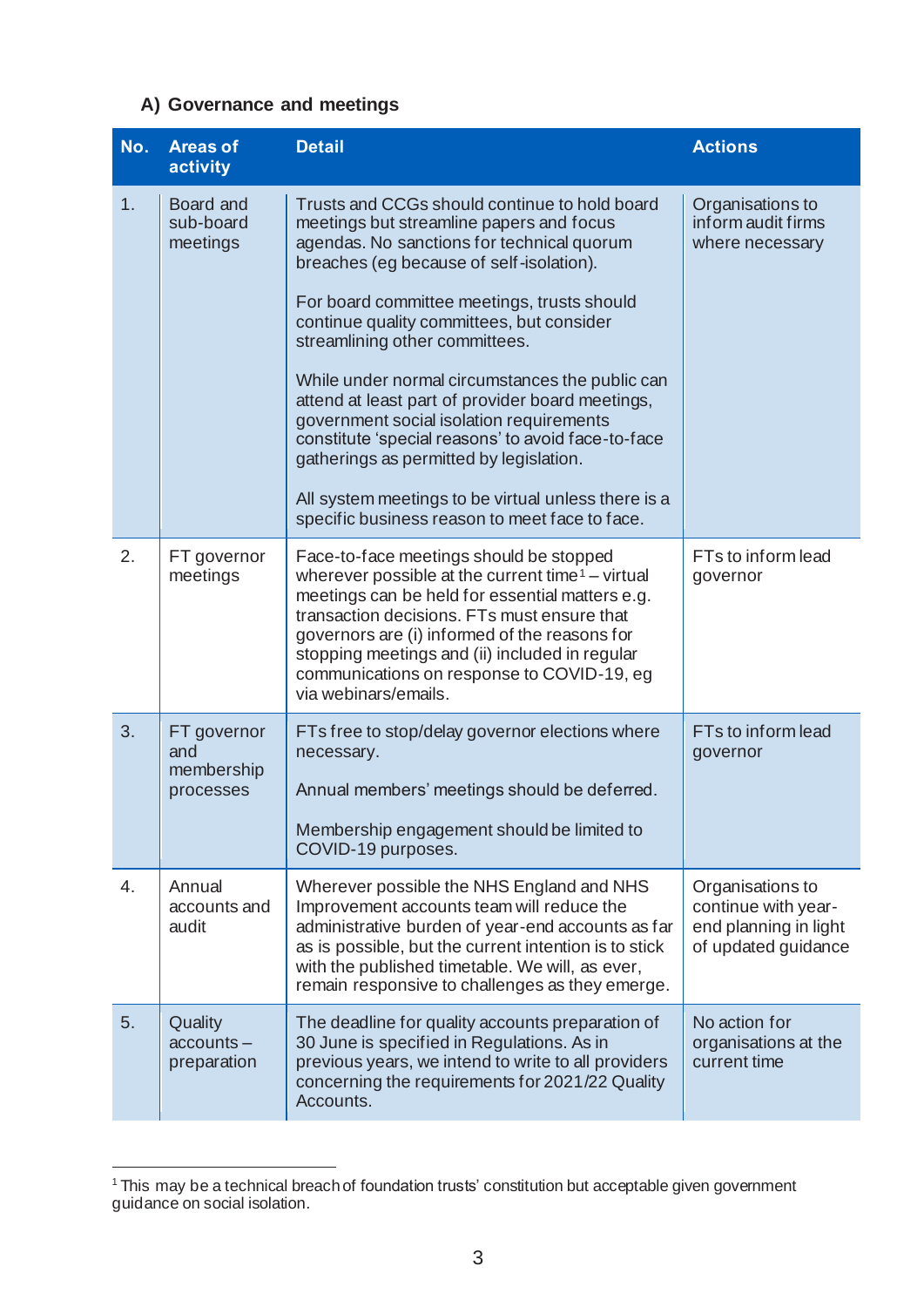| No.            | <b>Areas of</b><br>activity                              | <b>Detail</b>                                                                                                                                                                                                                             | <b>Actions</b>                                                                          |
|----------------|----------------------------------------------------------|-------------------------------------------------------------------------------------------------------------------------------------------------------------------------------------------------------------------------------------------|-----------------------------------------------------------------------------------------|
| 6.             | Quality<br>accounts and<br>quality reports<br>-assurance | We are removing requirements for FTs to include<br>quality reports within their 2021/22 annual report<br>and removing the need for assurance of quality<br>reports and quality accounts from all trusts.                                  | Organisations to<br>inform external<br>auditors where<br>necessary                      |
| 7 <sub>1</sub> | Annual report                                            | We wrote to the sector on 15 January 2021<br>confirming that the options available to simplify<br>parts of the annual report that were introduced in<br>2019/20 and kept for 2020/21 are available for<br>$2021/22$ .                     | Organisations to<br>continue with year-<br>end planning in light<br>of updated guidance |
| 8.             | Decision-<br>making<br>processes                         | While having regard to their constitutions and<br>agreed internal processes, organisations need to<br>be capable of timely and effective decision-<br>making. This will include using specific<br>emergency decision-making arrangements. |                                                                                         |

# **B) Reporting and assurance**

| No.            | <b>Areas of activity</b>                                                                                                          | <b>Detail</b>                                                                                                                                                                                                                                                                                                                                                                                 |
|----------------|-----------------------------------------------------------------------------------------------------------------------------------|-----------------------------------------------------------------------------------------------------------------------------------------------------------------------------------------------------------------------------------------------------------------------------------------------------------------------------------------------------------------------------------------------|
| 1 <sub>1</sub> | Constitutional<br>standards (eg A&E,<br>RTT, cancer,<br>ambulance waits,<br>mental health and<br>learning disability<br>measures) | See Annex A                                                                                                                                                                                                                                                                                                                                                                                   |
| 2.             | <b>Friends and Family</b><br><b>Test</b>                                                                                          | Reporting requirement to NHS England and NHS Improvement<br>has been resumed. Note that trusts have flexibility to change<br>their arrangements under the new guidance, and published<br>case studies show how trusts can continue to hear from patients<br>while adapting to pressures and needs. We emphasise local<br>discretion.                                                          |
| 3.             | Long Term Plan:<br>mental health                                                                                                  | NHS England and NHS Improvement will maintain the Mental<br>Health Investment Guarantee. As a foundation of our COVID-19<br>response, systems should continue to expand services in line<br>with the LTP.                                                                                                                                                                                     |
| 4.             | Long Term Plan:<br>learning disability<br>and autism                                                                              | Systems should continue learning disability and autism<br>investment and transformation to support the LTP.                                                                                                                                                                                                                                                                                   |
| 5.             | Long Term Plan:<br>cancer                                                                                                         | NHS England and NHS improvement will maintain their<br>commitment and investment through the Cancer Alliances and<br>regions to improve survival rates for cancer. We will work with<br>Cancer Alliances to prioritise delivery of commitments that free<br>up capacity and slow or stop those that do not, in a way that will<br>release necessary resource to support the COVID-19 response |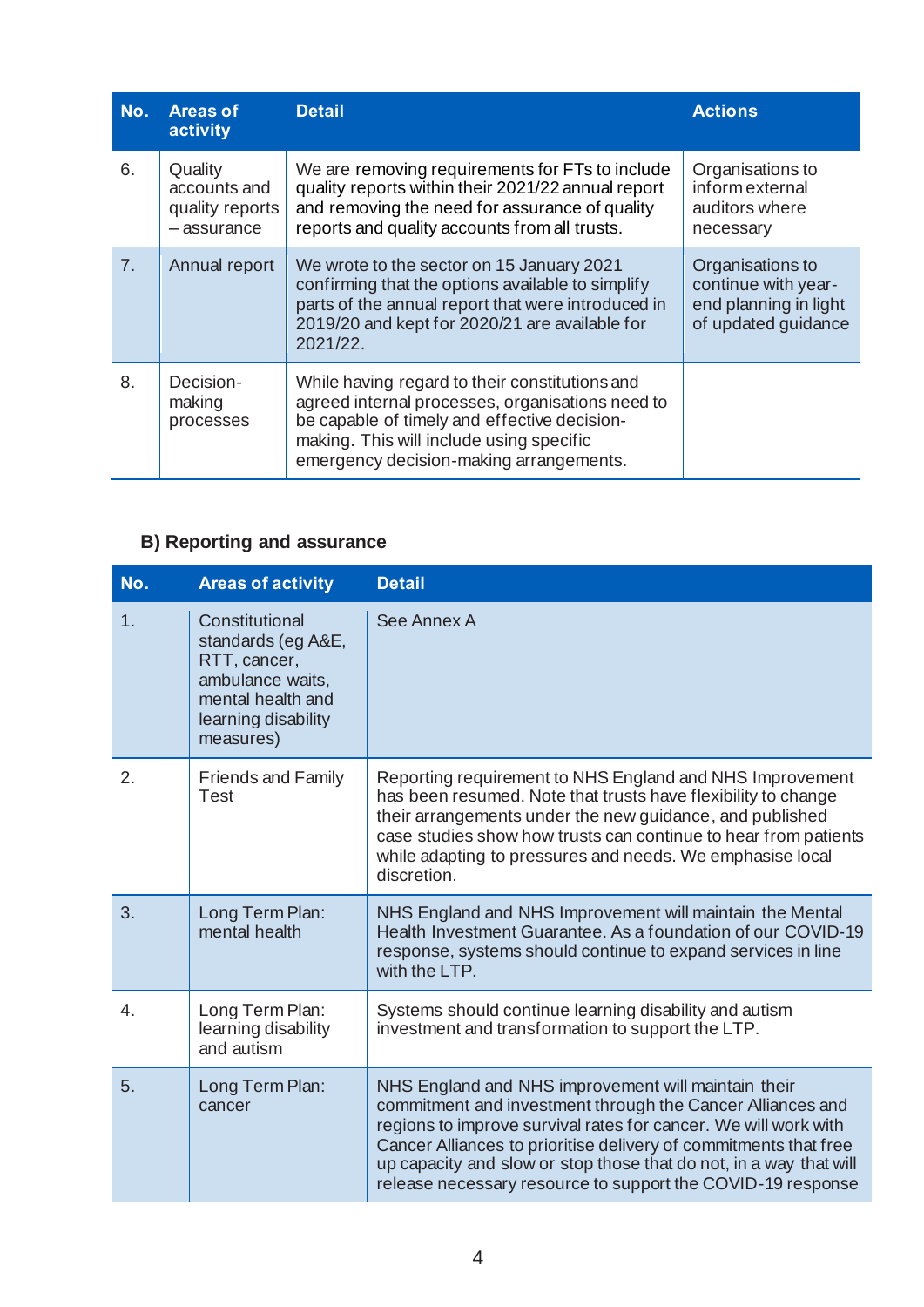| No. | <b>Areas of activity</b>                                                 | <b>Detail</b>                                                                                                                                                                                                                                                                                                                                                                                                                                                                                                           |
|-----|--------------------------------------------------------------------------|-------------------------------------------------------------------------------------------------------------------------------------------------------------------------------------------------------------------------------------------------------------------------------------------------------------------------------------------------------------------------------------------------------------------------------------------------------------------------------------------------------------------------|
|     |                                                                          | and restoration and maintenance of cancer screening<br>programmes (including bowel and targeted lung checks) and<br>symptomatic pathways.                                                                                                                                                                                                                                                                                                                                                                               |
| 6.  | Long Term Plan:<br>maternity and<br>neonatal                             | Systems should ensure that maternity services can operate<br>safely in the pandemic context and continue to implement<br>initiatives which support this, such as Saving Babies' Lives and<br>the seven Immediate and Essential Actions from the Ockenden<br>report.                                                                                                                                                                                                                                                     |
|     |                                                                          | We will work with local maternity systems to prioritise delivery of<br>commitments that free up capacity and slow or stop those that<br>do not, in a way that will help them to maintain safe<br>services. This will include reviewing planning milestones, such<br>as submission of plans to roll out continuity of carer and improve<br>equity.                                                                                                                                                                       |
| 7.  | <b>GIRFT</b> and<br>transformation<br>programmes                         | Routine GIRFT visits to trusts have been stood down with<br>resources concentrated on supporting hospital discharge co-<br>ordination and HVLC work.                                                                                                                                                                                                                                                                                                                                                                    |
|     |                                                                          | National transformation programmes (outpatients, diagnostics<br>and pathways) now focus on activity that directly supports the<br>COVID response or recovery, eg video consultation,<br>personalised outpatients and patient-initiated follow-up,<br>maximising diagnostics and clinical service capacity, supporting<br>discharge priorities, etc.                                                                                                                                                                     |
| 8.  | NHS England and<br><b>NHS Improvement</b><br>oversight meetings          | Oversight meetings will continue to be held by phone or video<br>conference unless it is agreed that there is a compelling<br>business reason to hold them face-to-face, and they will focus<br>on critical issues. Teams will also review the frequency of these<br>meetings on a case-by-case basis to ensure it is appropriate,<br>streamlining agendas to focus on COVID-19<br>issues/discharge/recovery/winter and support needs.                                                                                  |
| 9.  | ICS development<br>activity                                              | System working is essential in managing the response to<br>COVID-19 and delivering the NHS's priorities in 2022/23. Work<br>to establish ICSs - and ICBs as statutory NHS bodies -<br>continues, with a revised target date of July 2022. This will allow<br>sufficient time for the remaining parliamentary stages of the<br>Health and Care Bill and provide some extra flexibility for<br>systems in preparing for the new statutory arrangements and<br>managing the immediate priorities in the pandemic response. |
| 10. | Corporate data<br>collections (eg                                        | Look to streamline and/or waive certain elements.                                                                                                                                                                                                                                                                                                                                                                                                                                                                       |
|     | licence self-certs,                                                      | Delay the forward plan documents FTs are required to submit.                                                                                                                                                                                                                                                                                                                                                                                                                                                            |
|     | annual governance<br>statement,<br>mandatory NHS<br>Digital submissions) | We will work with analytical teams and NHS Digital to suspend<br>agreed non-essential data collections.                                                                                                                                                                                                                                                                                                                                                                                                                 |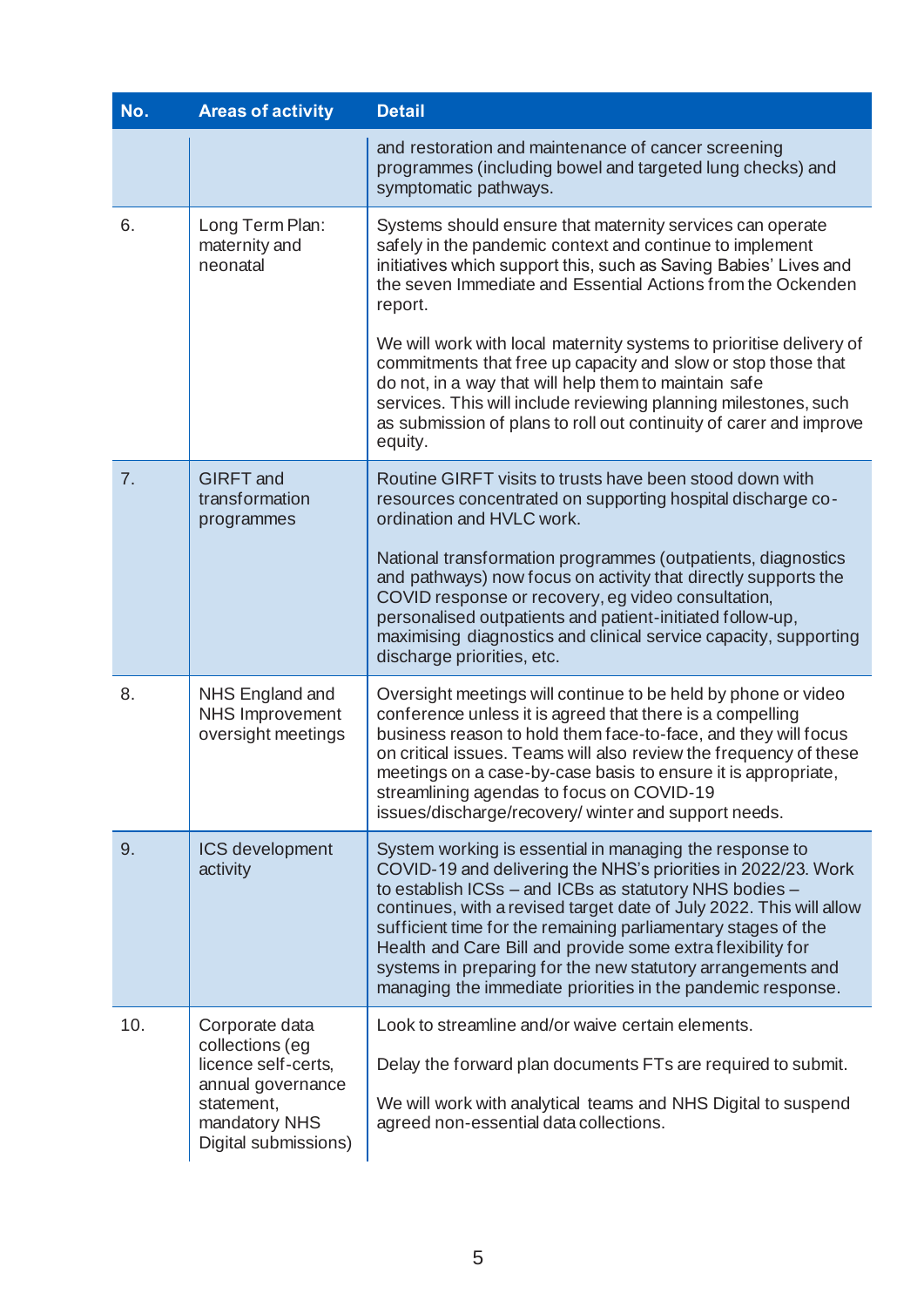| No. | <b>Areas of activity</b>                                                                             | <b>Detail</b>                                                                                                                                                                                                                                                                                                                                                                                                                                                                                                    |
|-----|------------------------------------------------------------------------------------------------------|------------------------------------------------------------------------------------------------------------------------------------------------------------------------------------------------------------------------------------------------------------------------------------------------------------------------------------------------------------------------------------------------------------------------------------------------------------------------------------------------------------------|
| 11. | <b>CQC</b> routine<br>assessments, Use of<br><b>Resources</b><br>assessments, HSIB<br>investigations | With CQC, we continue to prioritise our Recovery Support<br>Programme work to give the appropriate support to the most<br>challenged systems to help them manage COVID-19 pressures.<br>CQC has suspended routine assessments and currently uses a<br>risk-based transitional monitoring approach. NHS England and<br>NHS improvement continue to suspend the Use of Resources<br>assessments in line with this approach. Visits and inspections in<br>connection with HSIB investigations will also be reduced. |
| 12. | Provider transaction<br>appraisals - mergers<br>and subsidiaries                                     | Potential for NHS England and NHS Improvement to deprioritise<br>or delay transactions assurance if in the local interest given<br>COVID-19 factors.                                                                                                                                                                                                                                                                                                                                                             |
|     | Service<br>reconfigurations                                                                          | Urgent temporary service changes on safety grounds in<br>response to COVID-19 or other pressures can still be made with<br>agreement from system partners. Should systems look to make<br>these permanent, normal reconfiguration assurance processes<br>will apply at a later stage.                                                                                                                                                                                                                            |
| 13. | 7-day services<br>assurance                                                                          | No changes - self-cert statements to continue.                                                                                                                                                                                                                                                                                                                                                                                                                                                                   |
| 14. | <b>Clinical audit</b>                                                                                | Given the importance of clinical audit in COVID and non-COVID<br>care, clinical audit platforms will remain open for data collection.<br>It should be noted clinical teams should always prioritise clinical<br>care over data collection and submission.                                                                                                                                                                                                                                                        |
| 15. | Pathology services                                                                                   | We need support from providers to manage pathology supplies<br>which are crucial to COVID-19 testing. Trusts should not<br>penalise those suppliers who are flexing their capacity to allow<br>the NHS to focus on COVID-19 testing equipment, reagent, and<br>consumables. Trusts must also continue to support the<br>prioritisation of covid testing and genotyping services within their<br>own laboratories.                                                                                                |

## **C) Other areas including primary care, HR and staff-related activities**

| No.     | <b>Areas of activity</b>       | <b>Detail</b>                                                                                                                                                                                                                                                                                                                                                                                              |
|---------|--------------------------------|------------------------------------------------------------------------------------------------------------------------------------------------------------------------------------------------------------------------------------------------------------------------------------------------------------------------------------------------------------------------------------------------------------|
| 1.      | Mandatory training             | With staff absences likely to rise, new training activities $-\text{eg}$<br>refresher training for staff and new training to expand the number<br>of ICU staff - are likely to continue to be necessary. Reduce other<br>mandatory training as appropriate.                                                                                                                                                |
| $2_{-}$ | Appraisals and<br>revalidation | Professional standards activities may need to be reprioritised: eg<br>appraisals can be postponed or cancelled. Appraisal is a support<br>for many doctors, so it is helpful to keep the option available, but if<br>going ahead, please use the shortened Appraisal 2020 model.<br>Medical directors may also use discretion to decide which concerns<br>require urgent action and which can be deferred. |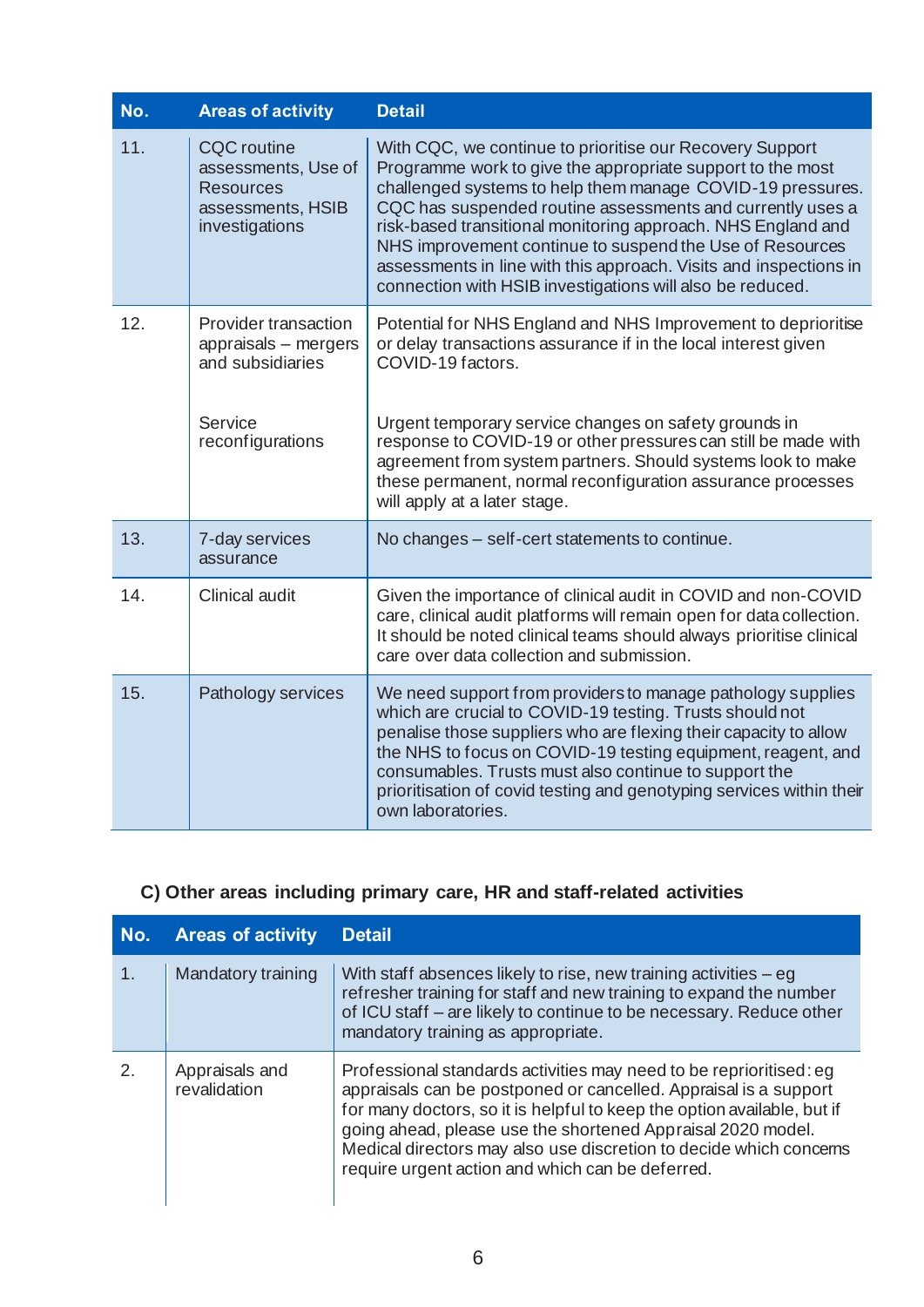|                |                                                        | The Nursing and Midwifery Council (NMC) has also extended the<br>revalidation period for current registered nurses and midwives by<br>an additional three months for those due to revalidate between<br>December 2021 and March 2022. |
|----------------|--------------------------------------------------------|---------------------------------------------------------------------------------------------------------------------------------------------------------------------------------------------------------------------------------------|
| 3.             | Primary care                                           | We have already announced a series of changes to GP contract<br>arrangements and some changes for community pharmacy.                                                                                                                 |
| $\mathbf{4}$ . | <b>CCG</b> clinical staff<br>deployment                | Review internal needs to retain a skeleton staff for critical needs<br>and redeploy the remainder to the frontline.<br>CCG governing body GPs to focus on primary care provision and<br>booster campaign.                             |
| 5.             | Repurposing non-<br>clinical staff from<br><b>CCGs</b> | Non-clinical staff to focus on supporting primary care and providers<br>to maintain and restore services and the vaccine booster<br>programme.                                                                                        |
| 6.             | Enact business<br>critical roles at<br>CCGs            | To include support and hospital discharge, EPRR etc.                                                                                                                                                                                  |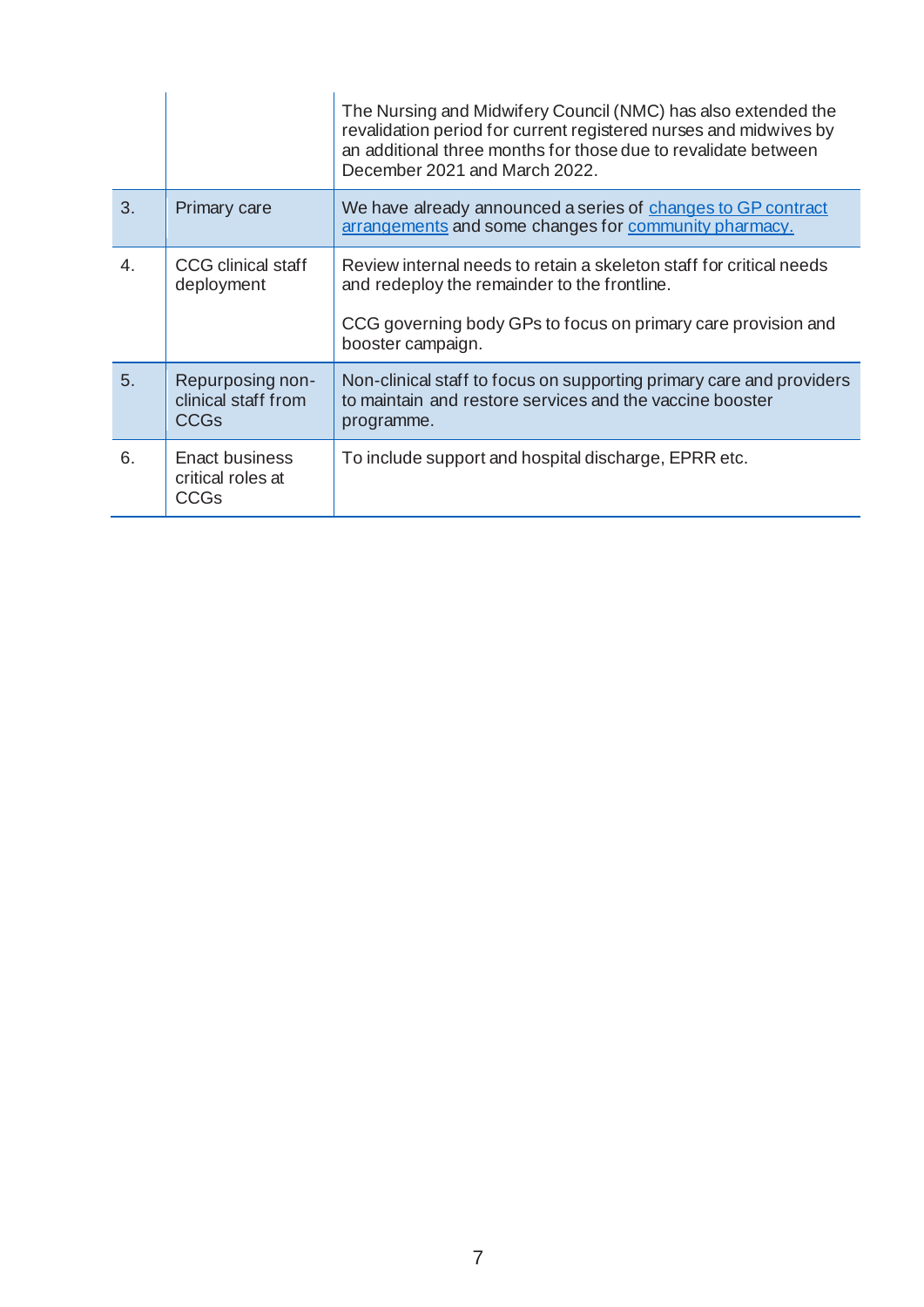# Annex A – constitutional standards and reporting requirements

While existing performance standards remain in place, we continue to acknowledge and appreciate the challenges in maintaining them during the continuing COVID-19 response. Our approach to tracking those standards most directly impacted by the COVID-19 situation is set out below.

**A&E and ambulance performance** – Monitoring and management against the four-hour standard and ambulance performance continues nationally and locally, to support system resilience.

**RTT** – Monitoring and management of RTT and waiting lists will continue, to ensure consistency and continuity of reporting and to understand the impact of the suspension of non-urgent elective activity and the subsequent recovery of the waiting list position that will be required. Application of financial sanctions for breaches of 52+ week waiting patients occurring during 2020/21 continue to be suspended. Recording of clock starts and stops should continue in line with current practice for people who are self-isolating, people in vulnerable groups, patients who cancel or do not attend due to fears around entering a hospital setting, and patients who have their appointments cancelled by the hospital.

**Discharge** – Monitoring and management of delayed discharge for patients who no longer meet the reasons to reside will continue, and from Tuesday 21 December daily calls will take place in every region with every ICS discharge SRO to discuss performance and actions to decrease the number of people with a delayed discharge.

**Cancer: referrals and treatments** – Cancer treatment remains a priority and should be protected. We will continue to track cancer referral and treatment volumes to provide oversight of the delivery of timely identification, diagnosis and treatment for cancer patients. The Cancer PTL data collection will continue and we expect it to continue to be used locally to ensure that patients continue to be tracked and treated in accordance with their clinical priority.

**Screening: cancer (breast, bowel and cervical) and non-cancer (abdominal aortic aneurysm, diabetic eye and antenatal, newborn screening and targeted lung checks)** – Screening remains a priority and should be protected.

**Immunisations** – All routine invitations should continue to be monitored via the NHS England and NHS Improvement regional teams.